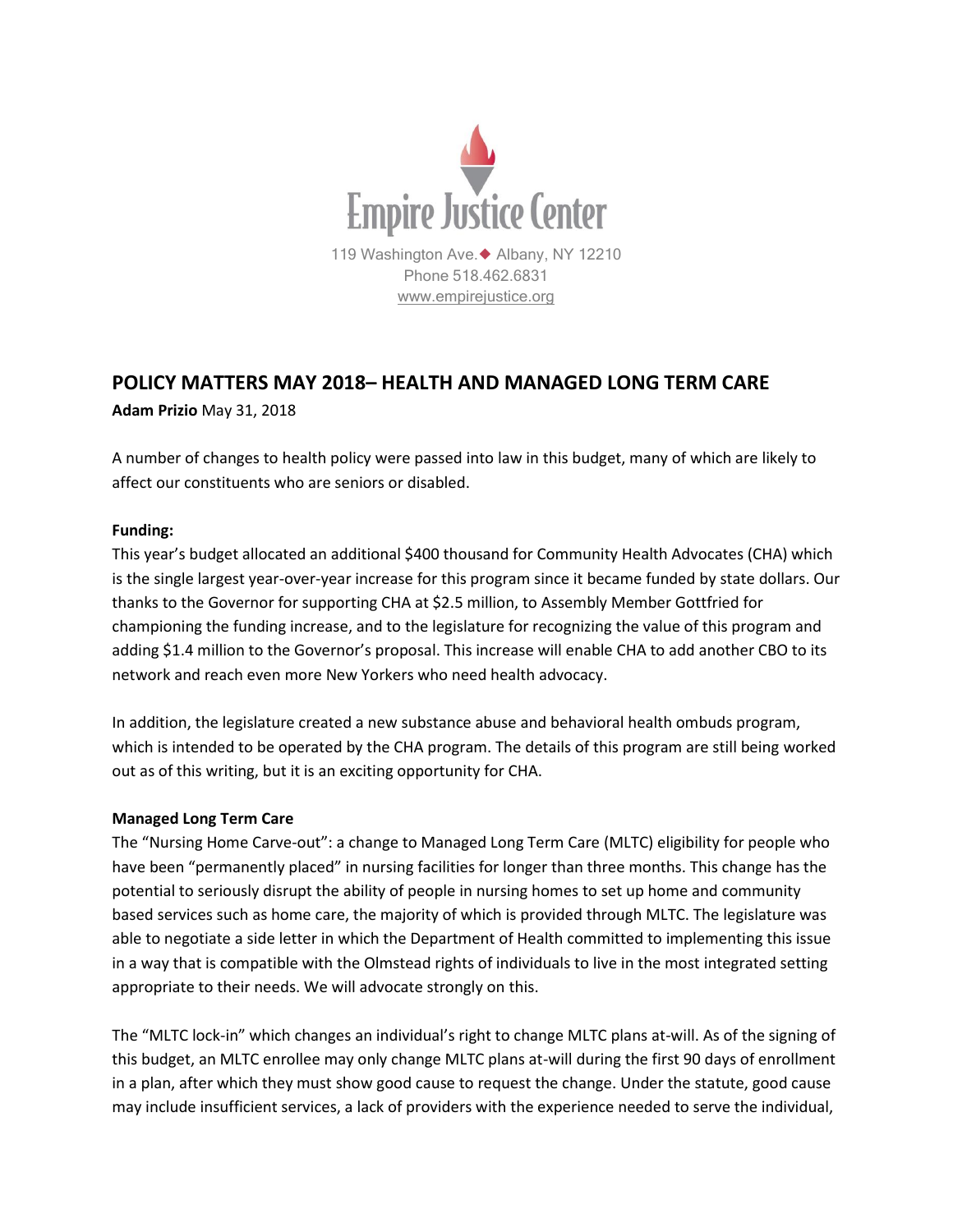or other reasons as determined by the Department of Health. We plan to advocate for clear, consumerfocused guidance on what good cause shall mean.

The cap on Licensed Home Care Services Agencies (LHCSAs) will be imposed in two phases: on October 1, 2018, MLTC plans must contract with only one LHCSA per 45 members (NYC, Nassau, Suffolk, and Westchester counties) or 75 members (upstate); on October 1, 2019, MLTC plans must contract with only one LHCSA per 100 members (upstate) or 60 members (NYC). These caps contain exceptions for network adequacy, for cultural or linguistic competency and/or competency with specific populations, and to avoid disruption in a particular geographic region. This has two foreseeable effects. First, many individuals are likely to be forced to change their LHCSA in advance of either the first or second phases of this cap being imposed, and some individuals may be forced to change their LHCSA in advance of both phases. Second, LHCSAs have an incentive, during the next two years, to make themselves attractive to MLTC plans in order to survive both phases of cuts. This has potential impact on quality and availability of care, especially in rural regions where home care is all but unavailable already.

## **Access to Health Care**

This budget included a proposal on prescription opioids that calls for a plan of care to be put into place which conforms with generally accepted national or governmental guidelines. This is a significant improvement on the original proposal that would have interfered with many New Yorkers' ability to receive necessary pain management.

The legislature bought back a number of proposals which seem to come around every year, including prescriber prevails, spousal and parental refusal, and spousal impoverishment budgeting for community spouses.

Some proposals that Empire Justice Center and other health advocates have been calling for were not included in this year's budget. These include:

A wage increase for home health workers and personal attendants who provide home and community based services to seniors and disabled people. Wages for these workers have fallen relative to the minimum wage and in many cases are at the current non-fast-food minimum wage, which means that recruitment for these jobs is at a disadvantage relative to fast food jobs.

Expansion of Children's Health Plus to age 29, in order to prevent the loss of coverage for people who age out of CHP at age 19 but who are not eligible for other forms of insurance due to immigration status. We will continue to call on the state to expand this coverage and ensure that all New Yorkers are covered.

Coverage for New Yorkers whose immigration status is threatened due to the Trump Administration removing the Temporary Protected Status (TPS) designation. Some individuals have come to New York because they have fled from violence, famine, or environmental disaster in their home country and have been granted TPS by the U.S. State Department, which enable these immigrants to work and be lawfully